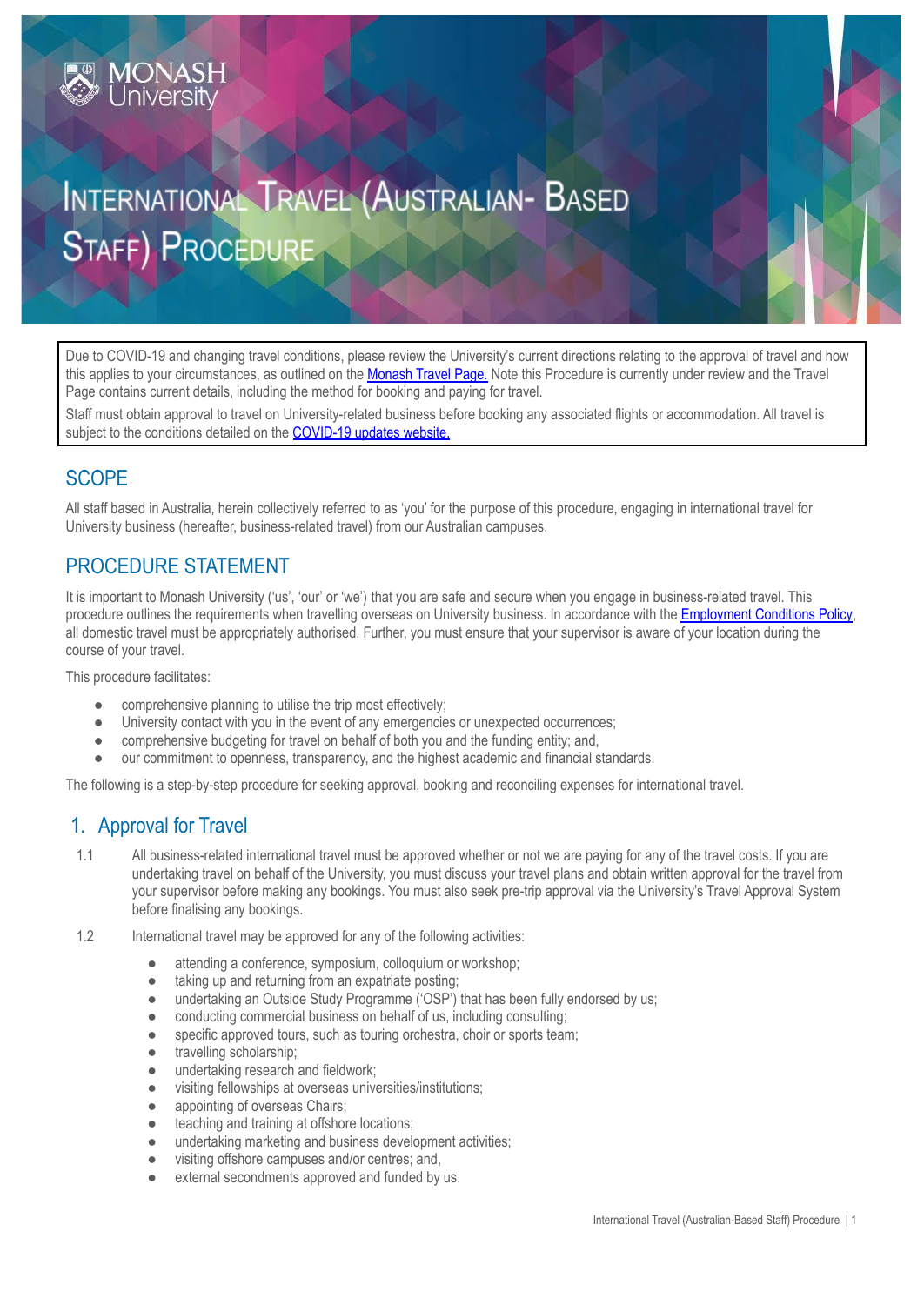- 1.3 International travel may also be authorised for other business-related University activities with approval through the Travel Approval System.
- 1.4 A decision to approve international travel must be based on:
	- whether the intended travel is a component of your work for us;
	- for high-risk travel, the recommendation of the Security Manager (see Security Risk Assessment below);
	- an understanding of any limitations on the travel insurance provided for the intended destinations (see the [Business](https://www.intranet.monash/finance/our-services/insurance/businesstravel) Travel [Insurance](https://www.intranet.monash/finance/our-services/insurance/businesstravel) webpage for further information); and,
	- where the travel is funded by a research grant, an understanding of any restrictions and limitations that may be imposed by the grant funding organisation.

#### Private Travel and Fringe Benefits Tax (FBT)

- 1.5 You must check for any FBT compliance responsibilities before making any booking.
- 1.6 Generally, if your travel comprises less than 70% business days or if you intend to change location to engage in personal travel, you must contact Corporate Finance at [finance-fbthelp@monash.edu](mailto:finance-fbthelp@monash.edu) so that FBT and the proportion of the airfare that you will be expected to pay, can be assessed prior to your departure.
- 1.7 For further information on FBT and travel, refer to the Fringe Benefits Tax Travel [Procedures](https://publicpolicydms.monash.edu/Monash/documents/1909199).

#### Security Risk Assessment

- 1.8 The Travel Approval System will determine the current Department of Foreign Affairs Trade (DFAT) travel advisory level for each travel destination entered in your trip plan. It is recommended that you read the advisory for each travel destination in your trip plan.The DFAT Travel Advisory is available on the DFAT [website.](http://www.smartraveller.gov.au/zw-cgi/view/Advice/)
- 1.9 DFAT uses 4 risk advice levels, as set out below.
	- 1.9.1 If you are seeking to travel to a DFAT level 1 "Exercise normal safety precautions" or level 2, "Exercise a high degree of caution" then you can proceed to Authorisation of the travel.
	- 1.9.2 Where the DFAT travel advice for a proposed destination is level 3, "Reconsider your need to travel" or level 4, '"Do not travel", or the proposed destination is of equivalent high risk as determined by the University's Security Team, the travel approval system will guide you through the relevant security and risk review.
- 1.10 The travel approval system will guide you through the relevant security and risk review.
- 1.11 The Security Manager will consider each request for travel to a DFAT level 3 or 4 destination on a case-by-case basis using the information available and will make a recommendation to the relevant approver. The recommendation will include:
	- an assessment of whether the trip is considered high-risk by us; and,
	- where a trip is assessed as high-risk, proposals for mitigating the risk or a recommendation that you do not engage in the travel.
- 1.12 All travel assessed by the Security Manager as high-risk will be forwarded to the relevant approver for consideration of approval. The Security Manager may also refer some high-risk travel requests to the Chief Operating Officer for consideration of approval.
- 1.13 Where the Security Manager confirms that the travel is high-risk, the relevant approver must verify that they are satisfied that:
	- the travel cannot reasonably be deferred;
	- the travel is essential for your work, work unit or research program;
	- you are fully aware of potential risks in the country and cities you are visiting and will engage in suitable risk reduction strategies, including those proposed by the Security Manager; and,
	- you have the necessary local networks, support and language that may be required to substantially reduce or deal with the risks.

#### **Insurance**

- 1.14 You are automatically covered when undertaking international business-related travel for up to 365 days under our corporate travel insurance policy. You should review the **product [disclosure](https://www.intranet.monash/finance/our-services/insurance/businesstravel/20171101_POL_Staff-Travel-PDS.pdf) statement** prior to your departure and carry a copy of the travel insurance certificate at all times. Refer to the **Business Travel [Insurance](https://www.intranet.monash/finance/our-services/insurance/businesstravel)** website for information and requirements relating to the insurance coverage, including (without limitation):
	- the obligation to declare a pre-existing medical condition
	- the limits applicable to travel to high-risk destinations;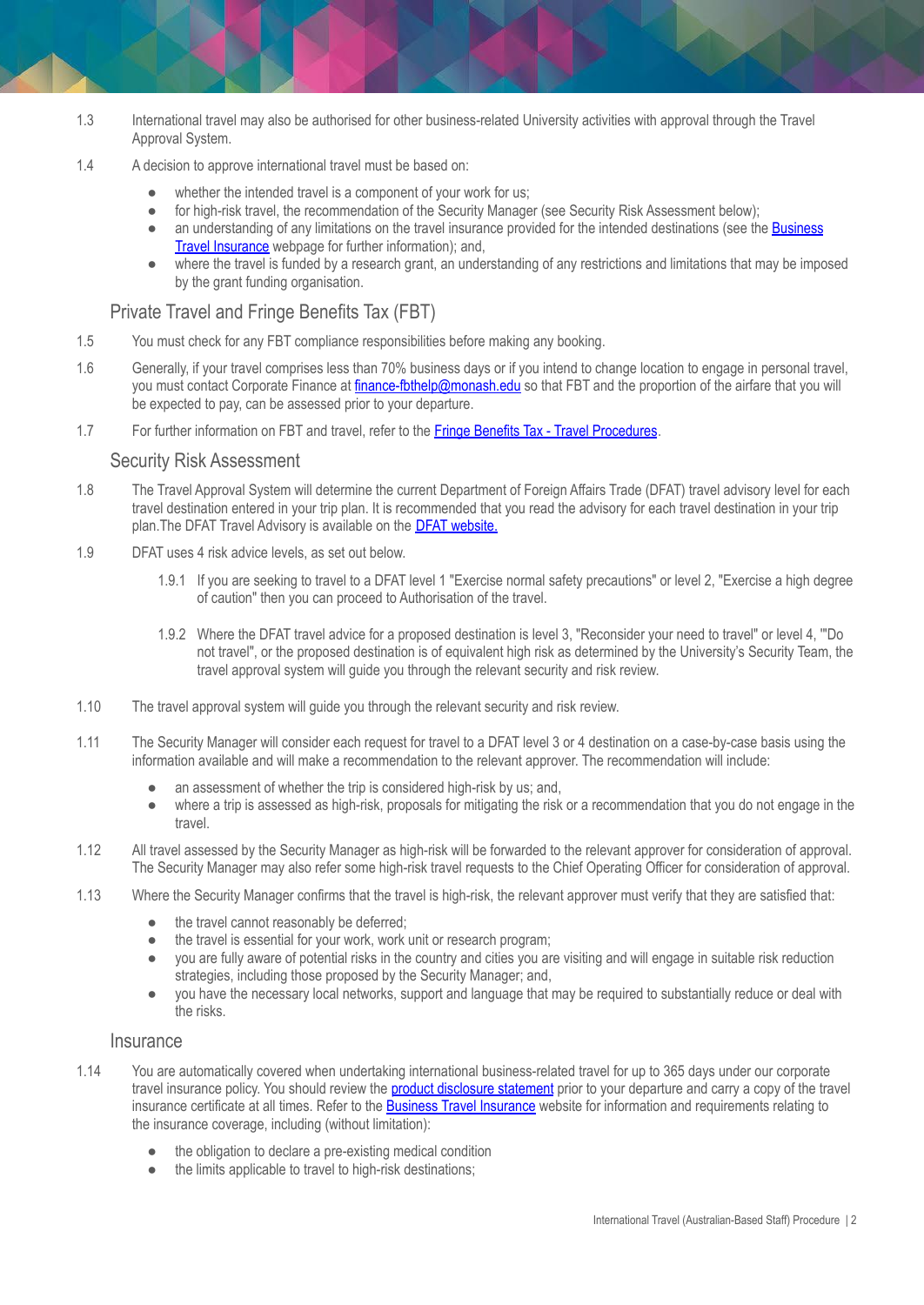- $\bullet$  the requirement that electronic equipment accompanies you as cabin luggage; and/or,
- the limits on coverage for any private component of the travel.
- 1.15 Travel to high-risk countries will be covered under our Travel [Insurance](https://www.intranet.monash/finance/our-services/insurance/businesstravel) Policy, provided any limitations on the insurance provided for the high-risk destination are acceptable to the approver of the high-risk travel. Travel to sanctioned countries requires a minimum of two weeks for assessment prior to departure by the provider before insurance cover is approved.

#### Health and Vaccinations

- 1.16 There are potential health risks that are prevalent in some countries, therefore you should take all the appropriate steps prior to travel to ensure your health, safety and wellbeing.
- 1.17 We recommend that you contact a recognised travel health professional to discuss pre-travel health checks and vaccinations at least 4-6 weeks prior to departure.
- 1.18 Further information on pre-health checks and vaccinations is available via the website for the Australian [Government](http://www.smartraveller.gov.au/tips/travel-smart.html). Additionally, please review the Monash OHS [Immunisation](https://publicpolicydms.monash.edu/Monash/documents/1935616) Procedure.

## 2. Travel Arrangements

- 2.1 You are responsible for organising all business-related travel details through the Travel Management System, including booking flights, accommodation and car hire, applying for a visa and/or work permit.
- 2.2 Once the travel and accommodation bookings have been confirmed, the final itinerary should be provided to your supervisor to ensure that your supervisor is aware of your movements and location throughout the period of business-related travel.

#### Flight, Accommodation and Car Hire Bookings

- 2.3 Travel bookings should be made as early as possible with ticketing to be effected 3 to 4 weeks prior to travel.
- 2.4 The University engages a Travel Management Company for all flight, accommodation and car hire bookings. This ensures we:
	- are aware of your location, and as a result, can fulfil our duty of care obligations while you are travelling;
	- can make efficient use of University resources; and,
	- can maintain accurate financial records;
	- can obtain negotiated rates with airlines, accommodation providers and car rental companies.
- 2.5 You must use the University's Travel Management Company to book all business-related flights, accommodation and car hire, unless an exception is provided for in this procedure, as set out in s2.6 below.
- 2.6 Justification for making bookings through another means may include:
	- bookings that need to be made by external organisations;
	- conference or event bookings/packages that are not available through the Travel Management System;
	- where the airline requires the credit card used for payment be shown upon check-in;
	- bookings required in emergency circumstances; or,
	- bookings made through accommodation marketplaces (e.g. Airbnb), in accordance with s2.22-s2.25 below and/or ride-sharing providers, in accordance with s2.42 below.
- 2.7 Obtaining a cheaper rate is not considered to be a justified reason for booking through another provider. On occasion, cheaper rates may be available elsewhere, but these individual savings do not outweigh:
	- the other collective savings secured by the University through its contract with the Travel Management Company;
	- the additional costs associated with sourcing and comparing fares, including (but not limited to) the cost of your time; and,
	- the University being unaware of your location and not fulfilling our duty of care obligations while you are travelling.

#### Travel Class

- 2.8 Our Senior Management Team, Senior Vice-Presidents, Deputy/Pro-Vice-Chancellors, Vice-Provosts, Deans and Executive Directors are eligible to travel premium economy or business class where due consideration has been given to whether the purpose of the travel justifies the cost.
- 2.9 You may seek permission from an authorising officer for payment of a premium economy or business class ticket if it forms part of a contract of employment, or is required for exceptional health reasons and supported by a medical certificate.
- 2.10 Only an authorising officer is permitted to approve premium economy or business class travel. This authority cannot be delegated.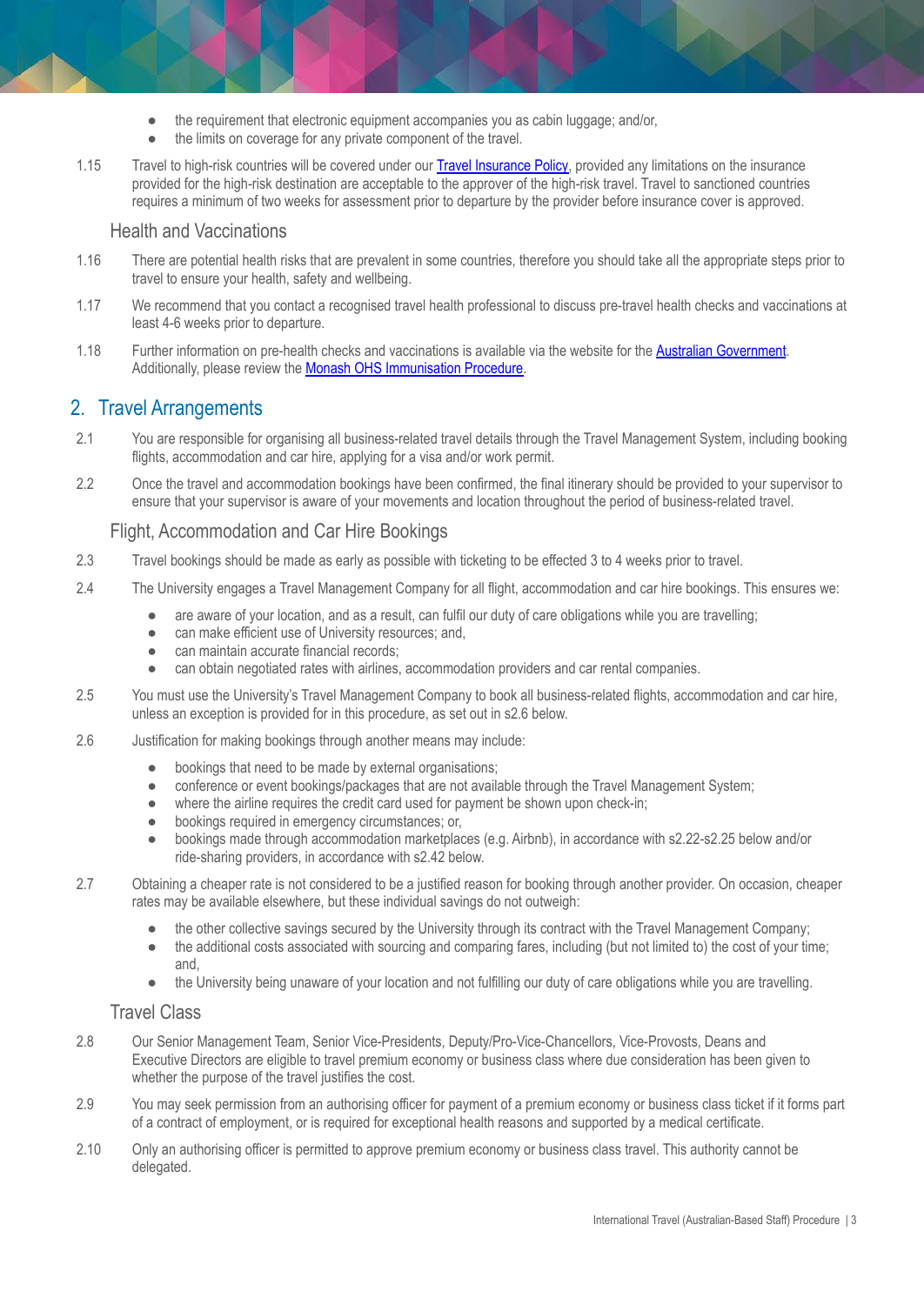- 2.11 Economy class airfares must apply in all other instances.
- 2.12 Where you select a higher cost option, you must select a justification in the pre-trip approval tool in the Travel Management System.

#### Best Fare of the Day

- 2.13 Best fare of the day applies to all classes of travel economy, premium economy and business class. The best fare of the day is the lowest fare offered by any airline at the time of booking, provided that the fare satisfies your business requirements.
- 2.14 Legitimate considerations taken into account when calculating the best airfare of the day include:
	- the length of the itinerary (total flying time);
	- transit times in non-direct flights;
	- arrival and departure times;
	- connecting services; and,
	- the University's preferred airlines.
- 2.15 Frequent flyer memberships, airline preferences and other alliances are not considered to be legitimate considerations.

#### Airline Clubs and Frequent Flyers

- 2.16 You are eligible to access the special corporate rate offer to Monash University Australia for memberships to Qantas Club and Virgin Australia's 'The Lounge'. For details on rates, refer to our Airline [Memberships](https://www.intranet.monash/finance/our-services/monash-travel-page/monash-staff-travel-benefits) website.
- 2.17 We will not pay airline club or airline lounge or Frequent Flyer memberships unless:
	- it is part of a salary packaging arrangement;
	- an academic staff member uses external research funds to pay for the membership, provided the funding grant permits funds being used for these purposes and that the Head of unit approves; or
	- an academic staff member uses consulting funds from approved Paid [Outside](https://publicpolicydms.monash.edu/Monash/documents/1935711) Work to pay for the membership and the Head of unit approves.
- 2.18 Where you utilise one of the above options, you must pay for the airline club or Frequent Flyer membership and seek reimbursement from us. Under no circumstances can you use your corporate credit card to pay for an airline club or Frequent Flyer membership.

#### **Accommodation**

- 2.19 The choice of accommodation while travelling should enable optimal working conditions and must:
	- provide a safe and secure environment;
	- be convenient to the place of work; and,
	- provide value for money appropriate to the country (i.e. in many countries, appropriate accommodation will be at the 3 to 4-star rating level).
- 2.20 When you are funding your own expenses for overseas work, it is recommended that the same principles are applied.
- 2.21 You may book accommodation in online accommodation marketplaces (for example, Airbnb) in cities where they operate legally, provided that you take all appropriate measures to ensure your safety and assist the University in exercising our duty of care.
- 2.22 You are required to agree to the terms of conditions of the non-commercial accommodation provider (for example, Airbnb) when the booking is made. The agreement is between you (not the University) and the non-commercial accommodation provider.
- 2.23 You may book Airbnb accommodation or use other online accommodation marketplaces provided that:
	- the accommodation is in a DFAT level 1 or level 2 country;
	- the accommodation is an entire home (i.e. cannot be part of a home or in a shared space); and,
	- you use your University email address to book the accommodation.
- 2.24 All details relating to your accommodation must be recorded for reference.
- 2.25 In order to select appropriate accommodation, you should:
	- check the location where your work is to be undertaken;
	- determine the availability of local transport in the areas to be visited; and,
	- review the types of accommodation available in the area.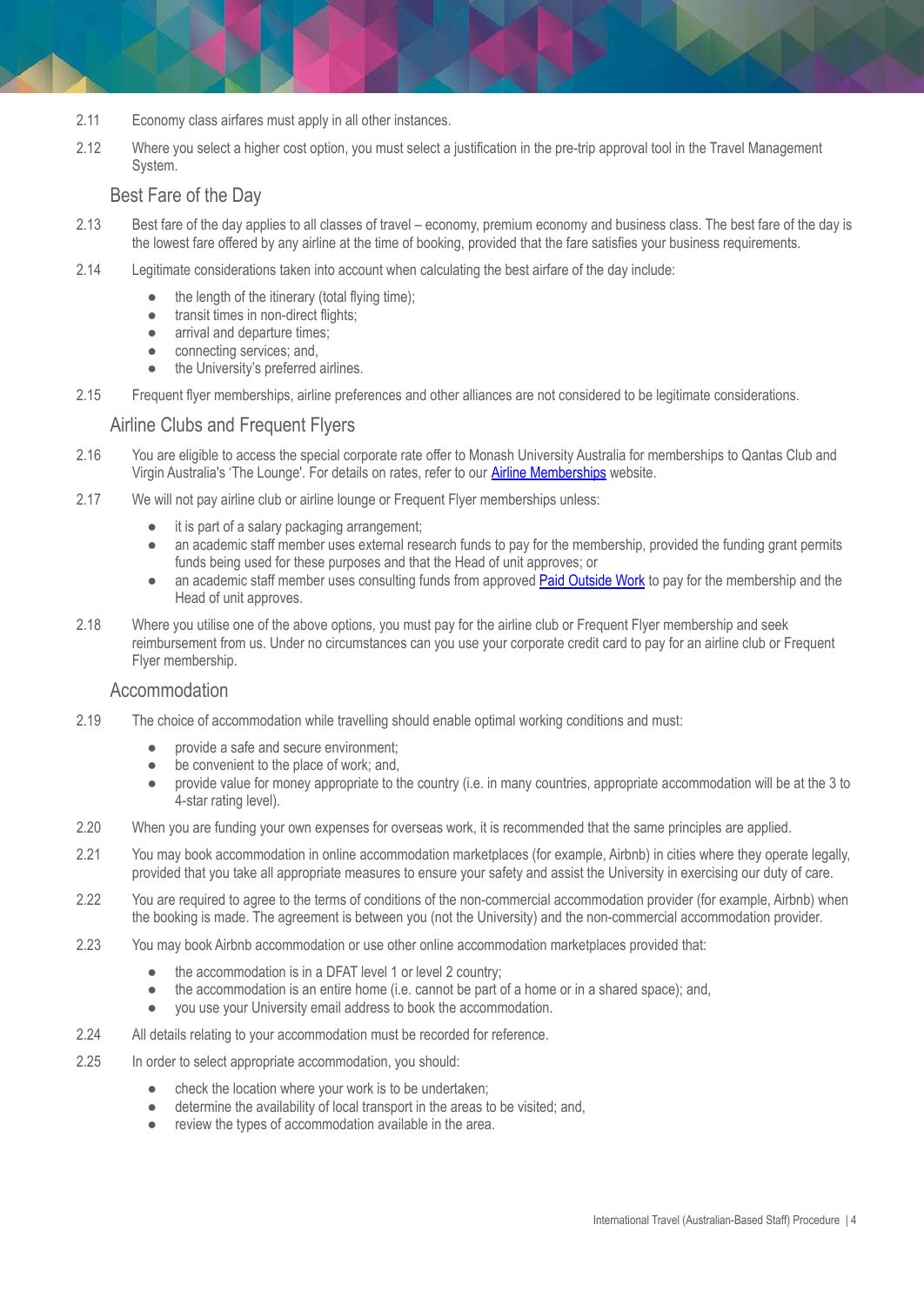- 2.26 The cost of accommodation must be reasonable for the location and must not exceed AU\$300 per night (at the time of booking). Where the cost of accommodation exceeds this amount, the justification for selecting such accommodation must be approved by the relevant approver.
- 2.27 You must identify any accommodation or associated costs that are not business-related (for example, mini-bar and newspapers) or are incurred as a direct result of the attendance of an accompanying person or family member. These costs are considered to be of a personal nature and must be paid separately to the business expenses of travel by you using a personal credit card or personal funds. For more information, refer to the Staff Expense [Guidelines](http://www.intranet.monash/finance/our-services/expense-guidelines). There may be circumstances where it is reasonable for you to purchase certain items from a hotel room, for example, toiletry items.

#### Accompanying Family Members

- 2.28 Costs associated with accompanying family members must not be charged to University funds. If booking accompanying family members through the University's Travel Management System, all associated costs are to be charged to your personal credit card or other personal funds
- 2.29 If you are the recipient of an Advancing Women's Research Success Grant you will be required to pay for any accompanying family member from your personal funds and seek reimbursement up to the agreed amount in accordance with the [Corporate](https://publicpolicydms.monash.edu/Monash/documents/1909191) Credit Card and [Reimbursement](https://publicpolicydms.monash.edu/Monash/documents/1909191) Policy and [Procedure](https://publicpolicydms.monash.edu/Monash/documents/1909192).

#### Expenses Incurred While Travelling

- 2.30 All expenses incurred during business-related travel and paid for by a University corporate credit card or your personal credit card must be acquitted via the Concur Expense [Management](https://www.intranet.monash/finance/our-services/concur) System.
- 2.31 Authorised business-related travel costs that cannot be paid using a corporate credit card will be reimbursed on presentation of substantiated receipts and a completed Travel Diary, at the completion of the travel (see 3. Reconciliation and Travel Diary).
- 2.32 You may choose to undertake part of the work commitment documented in your travel request (for example, OSP or conference participation) at your personal expense.
- 2.33 Any personal travel expenses, including those identified by Corporate Finance as set out under Private Travel and Fringe Benefits Tax, must be paid separately by you using a personal credit card or personal funds.

#### Visa/work Permit Requirements

- 2.34 You must meet the entry and visa requirements of all countries you are visiting, transiting through or working in. It is your responsibility to ensure that you have a valid passport which is not due to expire within six months of the last day of planned travel.
- 2.35 We also recommend that prior to travelling, you should have at least 10 blank pages in your passport. Further, if travelling to Africa or the Middle East, there must be at least two blank pages facing each other for each country visited to allow for entry/exit border control stamping.
- 2.36 Please check the expiry date of your passport and the number of blank pages. If in doubt, confirm your passport's validity with the Australian Passport [Information](https://www.passports.gov.au/contact-us) Service on 131 232.

#### **Transport**

- 2.37 Where public transport is a safe and economical means of travelling locally, consideration should be given to using it.
- 2.38 Where public transport is not available or is considered unacceptable, you may hire a car. All car hire must be booked through the Travel Management System.
- 2.39 Any private use of a hire car must be paid separately using a personal credit card or personal funds. This may include the payment of some running costs where the hire car is used on a day for business and private purposes or where the hire car is used exclusively for private use on a number of days. If you use a car hire for private purposes only, you must enter into a separate contract with the hire car company for the period of private use.
- 2.40 If hiring a car for any University business, you only need to take out the basic insurance excess offered by the motor vehicle hire company. For more information, refer to the **Business Travel [Insurance](http://www.intranet.monash/finance/our-services/insurance/businesstravel)** website.
- 2.41 You are permitted to use taxis and ride-sharing providers in cities where they operate legally (e.g. Uber) for University business. When using Uber, you will need to create a business account in the Uber app where business trips and bookings can be made.

#### Pre-departure Briefings and Cultural Training

2.42 Where cultural training is a mandatory part of the overseas program, this will be provided by us. Your HR Business Partner is the primary point of contact to arrange pre-departure briefings.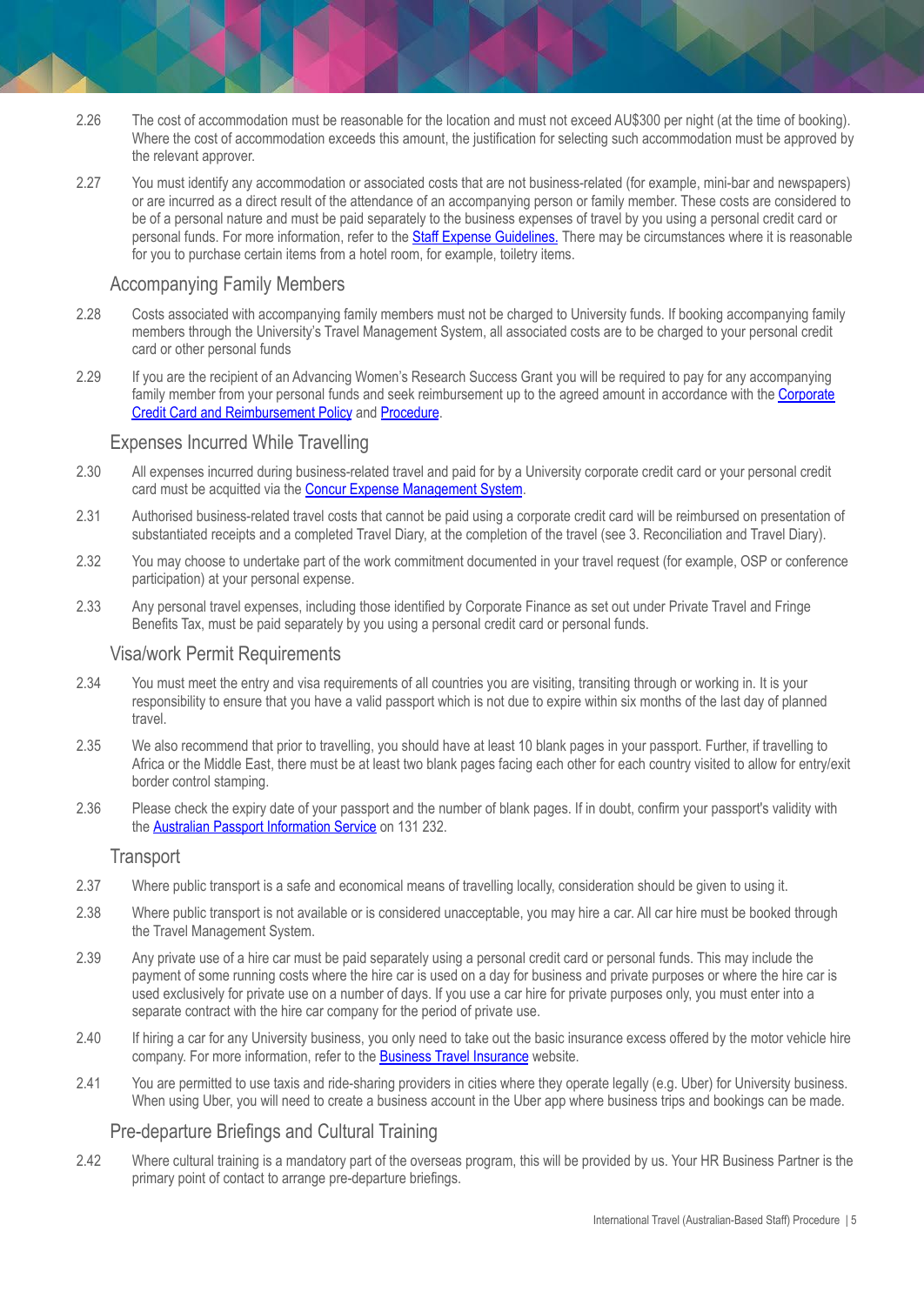#### Undertaking Travel

- 2.43 During the period of business-related travel, you will:
	- only engage in travel and associated activities that were authorised;
	- pay for any authorised expenses using the corporate credit card, where possible;
	- retain receipts of all transactions relating to the business travel; and,
	- carry a copy of the travel insurance certificate at all times.
- 2.44 If you are engaging in high-risk travel as assessed by the Security Manager as set out under Security Risk Assessment, you must also:
	- register with your home embassy in that country upon arrival;
	- keep your contact details current at all times with us and the embassy; and,
	- regularly check your email and respond to check-up requests from the Travel Approval System within 48 hours of receipt.
- 2.45 If there is an emergency or threatening situation during the period of travel, you must maintain contact with the home embassy and us (via the relevant approver for the travel). The University Security Manager will also be monitoring your locations via the Travel Management Company and will utilise the contact information within your travel profile to reach you in times of emergency.
- 2.46 Before taking any action to evacuate, you should contact the embassy and the Monash Business Travel Insurer (whose details will be provided on the travel insurance certificate).

## 3. Reconciliation and Travel Diary

- 3.1 Where the Travel Approval System indicates that a travel diary is required and as soon as practicable after the completion of the trip, complete and submit your Travel Diary in the Travel Approval System.
- 3.2 On completion of the trip you must acquit your corporate credit card and/or seek reimbursement for any authorised business travel expenses in accordance with the Corporate Credit Card and [Reimbursement](https://publicpolicydms.monash.edu/Monash/documents/1909191) Policy and [Procedure.](https://publicpolicydms.monash.edu/Monash/documents/1909192) You must keep records (specific information on what the expense was for) of both cash and card expenses to claim them in Concur [Expense](https://www.intranet.monash/finance/our-services/concur) [Management](https://www.intranet.monash/finance/our-services/concur) System.

### 4. Breach of Procedure

4.1 We treat any breach of our policies or procedures seriously. We encourage reporting of concerns about non-compliance and manage compliance in accordance with the applicable Enterprise Agreement or contract terms.

## **DEFINITIONS**

| <b>Authorising Officer</b>              | The Vice-Chancellor, Provost, a Deputy Vice-Chancellor, a Pro Vice-Chancellor, Vice President, Dean,<br>Executive Director, or their formal delegate.                                                                                                                                              |
|-----------------------------------------|----------------------------------------------------------------------------------------------------------------------------------------------------------------------------------------------------------------------------------------------------------------------------------------------------|
|                                         | Concur Expense Management The University's expense management system, Concur.                                                                                                                                                                                                                      |
| <b>DFAT</b>                             | The Commonwealth Government's Department of Foreign Affairs and Trade.                                                                                                                                                                                                                             |
| Fringe Benefits Tax (FBT)               | A tax payable by employers to the Australian Tax Office in respect of fringe benefits provided to staff (or<br>their <b>associates</b> ) such as entertainment (restaurant meals, social functions), recreational activities, use of<br>a motor vehicle, travel and expense payment reimbursement. |
| <b>Outside Study Programme</b><br>(OSP) | The University's Outside Study Programme, as detailed in the <b>Outside Study Programme Procedure</b> .                                                                                                                                                                                            |
| Supervisor                              | The person who is responsible for the supervision of the staff member. In most cases this will be the<br>immediate line manager.                                                                                                                                                                   |
| <b>Travel Approval System</b>           | The system used to manage travel approvals prior to booking any travel related activities. Nutrip                                                                                                                                                                                                  |
| <b>Travel Approver</b>                  | The person assigned in the University's Travel Approval System to approve your travel.                                                                                                                                                                                                             |
| <b>Travel Management Company</b>        | The provider that has a contractual engagement with the University to manage travel bookings on behalf of<br>the University and its employees.                                                                                                                                                     |
| <b>Travel Management System</b>         | The system used to manage travel bookings.                                                                                                                                                                                                                                                         |